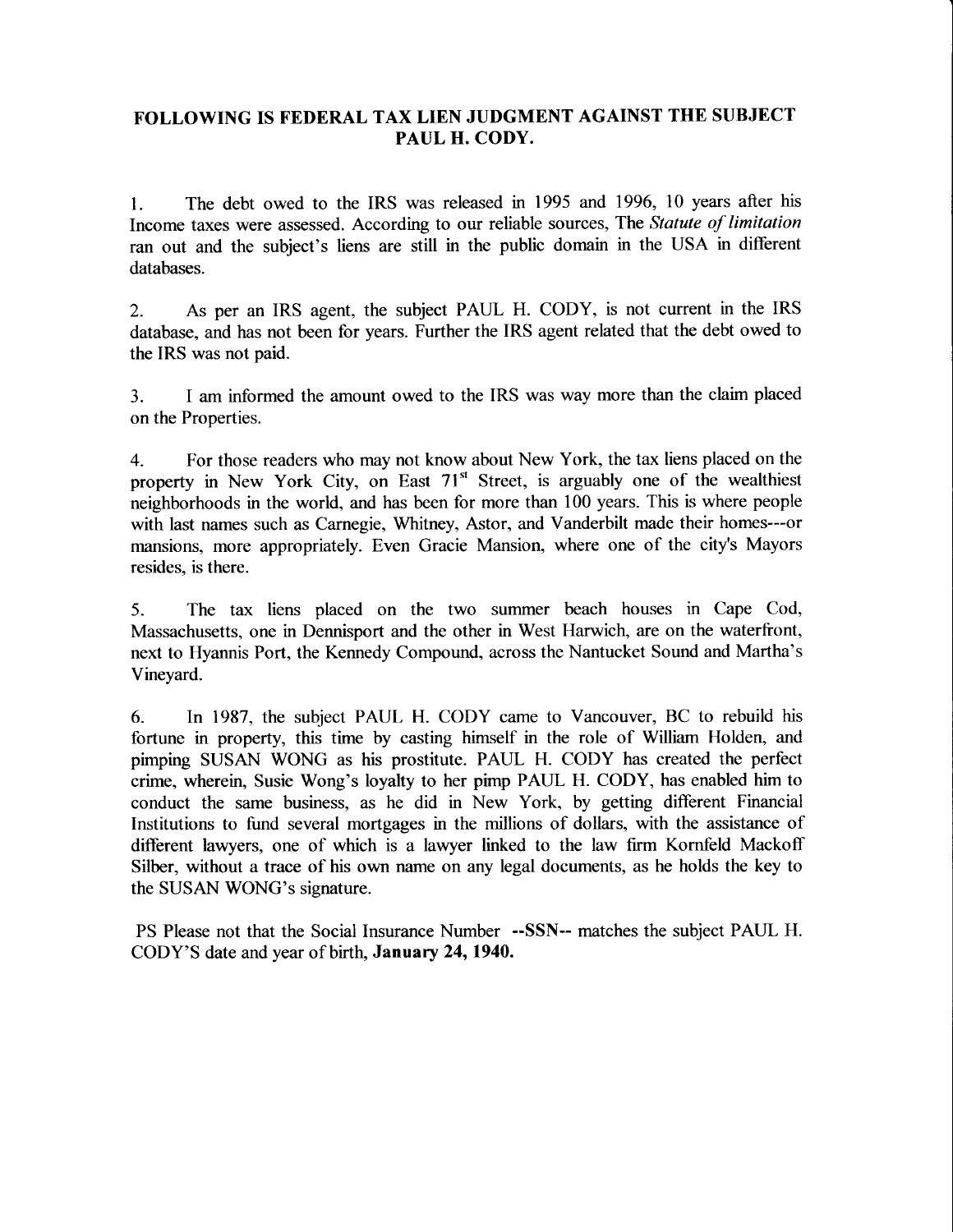a kasalin k

 $\label{eq:2.1} \begin{split} \mathcal{L}_{\text{max}}(\mathbf{r}) & = \mathcal{L}_{\text{max}}(\mathbf{r}) \mathcal{L}_{\text{max}}(\mathbf{r}) \\ & = \mathcal{L}_{\text{max}}(\mathbf{r}) \mathcal{L}_{\text{max}}(\mathbf{r}) \mathcal{L}_{\text{max}}(\mathbf{r}) \mathcal{L}_{\text{max}}(\mathbf{r}) \mathcal{L}_{\text{max}}(\mathbf{r}) \mathcal{L}_{\text{max}}(\mathbf{r}) \mathcal{L}_{\text{max}}(\mathbf{r}) \mathcal{L}_{\text{max}}(\mathbf{r}) \mathcal{L}_{\text{max}}(\mathbf$ 

\*\*\* THIS DATA IS FOR INFORMATION PURPOSES ONLY \*\*\*

JUDGMENT AND LIEN FILINGS CENTRAL FILING DISTRICT, MASSACHUSETTS

Debtor: CODY, PAUL H ssN:032-30-2029 BOX 751 DENNISPORT, MA 02639

Docket Number: 9139377

Filing Date: 7/1/1991

Type: FEDERAL TAX LIEN

Amount: \$ 59,198

 $c_{\rm g}$  ,  $\frac{1}{2}$  ,  $\frac{1}{2}$  ,

i i seniji<br>Seniji i se

Status: RELEASED

Status Date: 10/15/1996

CALL LEXIS DOCUMENT SERVICES FOR ALL YOUR DOCUMENT NEEDS. 800-634-9738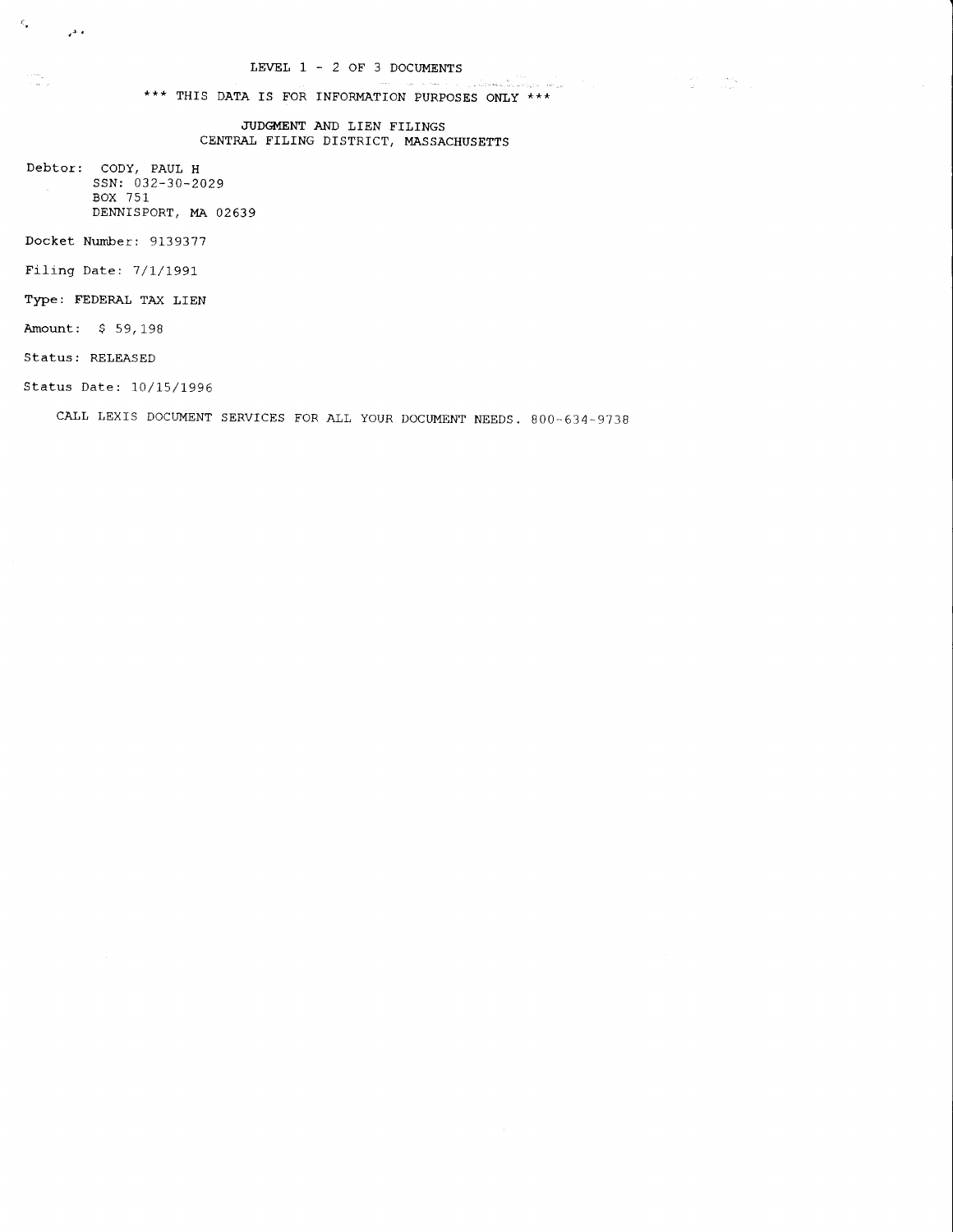$\label{eq:2.1} \frac{1}{\left(1-\frac{1}{2}\right)}\left(\frac{1}{\left(1-\frac{1}{2}\right)}\right)^{2}=\frac{1}{\left(1-\frac{1}{2}\right)}\left(\frac{1}{\left(1-\frac{1}{2}\right)}\right)^{2}=\frac{1}{\left(1-\frac{1}{2}\right)}\left(\frac{1}{\left(1-\frac{1}{2}\right)}\right)^{2}=\frac{1}{\left(1-\frac{1}{2}\right)}\left(\frac{1}{\left(1-\frac{1}{2}\right)}\right)^{2}=\frac{1}{\left(1-\frac{1}{2}\right)}\left(\frac{1}{\left(1-\frac{1}{2$ 

 $\mathcal{P}_{\text{max}}$  and  $\mathcal{P}_{\text{max}}$ 

\*\*\* THIS DATA IS FOR INFORMATION PURPOSES ONLY \*\*\*

JUDGMENT AND LIEN FILINGS NEW YORK COUNTY CLERK, NEW YORK

Debtor: CODY, PAUL H SSN: 032-30-2029 E 71 ST 11H NEW YORK CITY, NY 10021

Docket Number: 7385

 $\frac{1}{\sqrt{2}}$  .

 $\begin{aligned} \mathbf{w}_{\text{eq}} &=& \mathbf{w}_{\text{eq}} \\ \mathbf{w}_{\text{eq}} &=& \mathbf{w}_{\text{eq}} = \mathbf{w}_{\text{eq}} \end{aligned}$ 

 $\sim$ 

Filing Date: 8/26/1991

Type: FEDERAL TAX LIEN

Amount: \$45,098

Status: RELEASED

Status Date: 10/10/1995

CALL LEXIS DOCUMENT SERVICES FOR ALL YOUR DOCUMENT NEEDS. 800-634-9738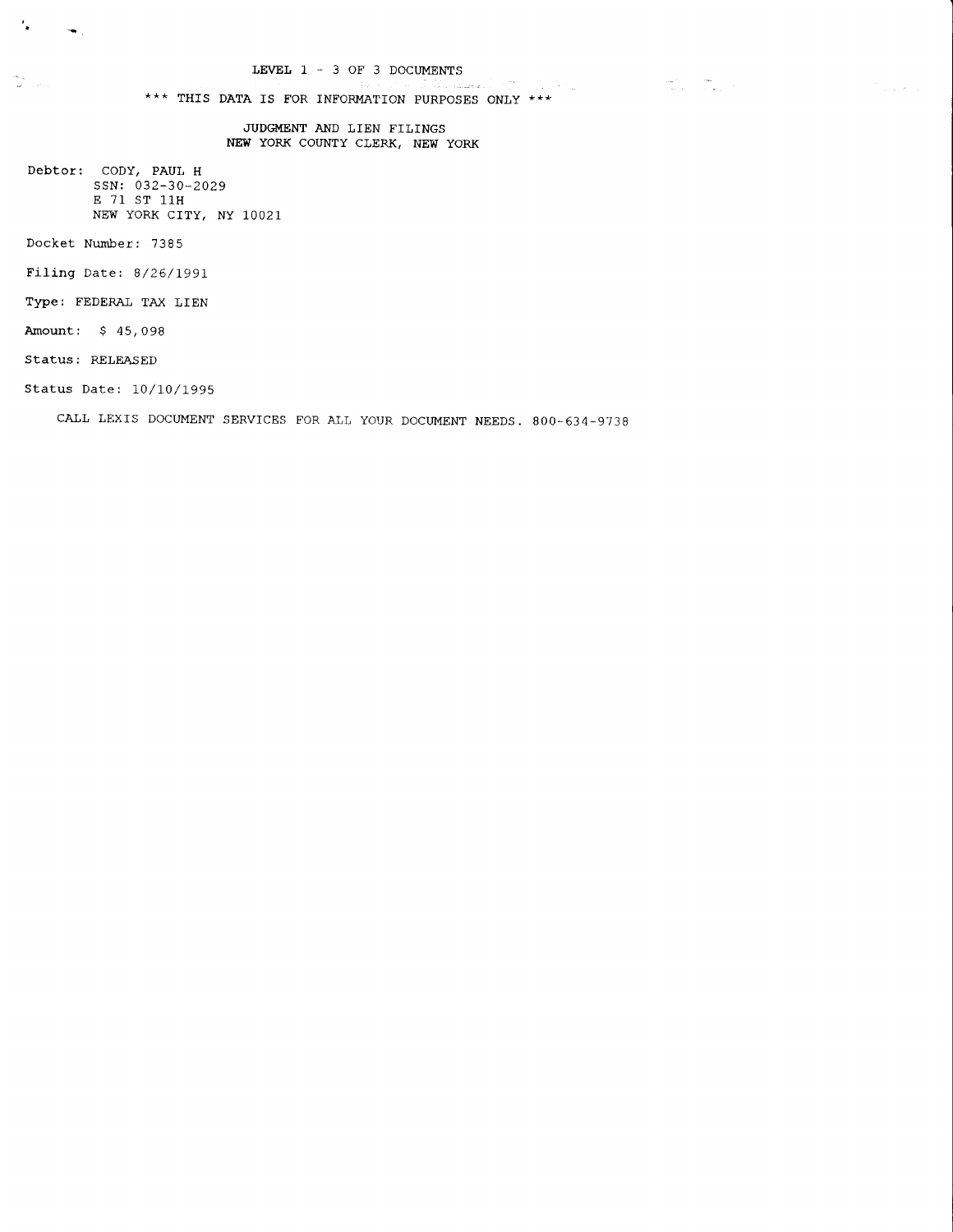$\sim$ 

 $\label{eq:2.1} \begin{split} \mathcal{L}_{\text{max}}(\mathcal{L}_{\text{max}}) = \mathcal{L}_{\text{max}}(\mathcal{L}_{\text{max}}) \\ \mathcal{L}_{\text{max}}(\mathcal{L}_{\text{max}}) = \mathcal{L}_{\text{max}}(\mathcal{L}_{\text{max}}) + \mathcal{L}_{\text{max}}(\mathcal{L}_{\text{max}}) \end{split}$ 

 $\bar{\lambda}$ 

\*\*\* THIS DATA IS FOR INFORMATION PURPOSES ONLY \*\*\*

JUDGMENT AND LIEN FILINGS CENTRAL FILING DISTRICT, MASSACHUSETTS

Debtor: CODY, PAUL H SSN: 032-30-2029 OLD HILL PONT WEST HARWICH, MA 02671

Docket Number: 9138933

Filing Date: 7/1/1991

Type: FEDERAL TAX LIEN

Amount: \$ 59,178

 $\sum_{i=1}^n \left\langle \hat{a}_i \right\rangle_{\mathcal{M}_i} = \frac{1}{\sqrt{2\pi}} \sum_{i=1}^n \hat{a}_i \hat{a}_i$ 

Status: RELEASED

Status Date: 10/15/1996

CALL LEXIS DOCUMENT SERVICES FOR ALL YOUR DOCUMENT NEEDS. 800-634-9738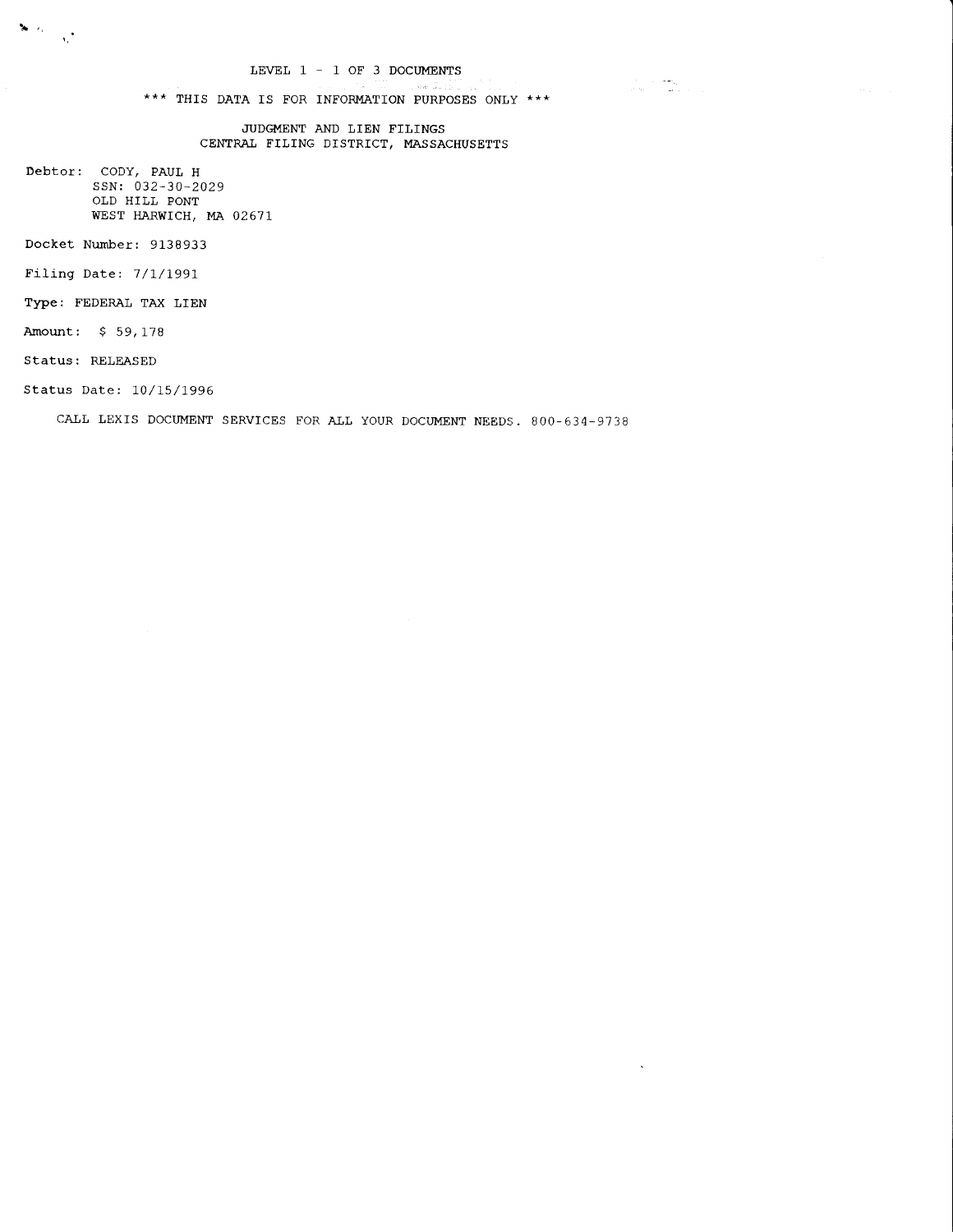U.S. DISTRICT COURT - STATE OF MASSACHUSETTS

Request for Copies or Information

Name and Address of Debtor :

PAUL H CODY<br>BOX 751<br>DENNISPORT, MA 02639 

---------------------<br>06/26/2003 10:06АМ<br>032-30-2029 For Filing Officer Use: Name and Address of Secured Party : Internal Revenue Service<br>P.O. BOX 9112 - STOP 20800<br>Boston, MA 02203 

Documents Selected: 2 lien(s)

| ţ<br>ו<br>ו<br>Released<br>ł<br>Date<br>ו<br>ו<br>$\mathbf{I}$<br>$\frac{1}{1}$                                                    | 10/15/1996<br>1<br>ו<br> <br>                                                                    |
|------------------------------------------------------------------------------------------------------------------------------------|--------------------------------------------------------------------------------------------------|
| $\frac{1}{2}$<br>UCC Number<br>l<br>ł<br>I<br>۱<br>١<br>I<br>ı<br>I<br>l<br>I                                                      | ╋╟╟╿╿╿╟╿╿╿╿╿╋╿╏╿╏╿╿╿╿╿╟╟╟╫┠╟╞╟╟╟╟<br>IRS9139377  10/15/1996<br>י<br>ו<br>I                       |
| $\frac{1}{1}$<br>Balance Due<br>Assessed<br>ı<br>l<br>I                                                                            | 59198.37<br>59198.37<br>ו<br>ו<br>I<br>ı<br>ļ<br>i<br> <br> <br> <br> <br>ı<br>Í<br>ı            |
| ו<br>ו<br>l<br>ו<br>ו  <br>ו<br>DATE and HOUR<br>of FILING<br>i<br>İ<br>$\overline{\phantom{a}}$<br>I<br>I<br>I<br> <br> <br> <br> | N471:21-1661/107/01/1991<br>$\frac{1}{1}$<br>I<br>l<br>l<br>ł<br>I<br>j<br>ľ<br>ì<br>I<br>ŀ<br>i |
| - コーナー コールトー<br>IRS Serial<br>Number<br>ľ<br>ł<br>I<br>i<br> <br>                                                                  |                                                                                                  |
| ;<br>; ; ; ; ; ; ; ;<br>NUM<br>$\overline{\phantom{a}}$<br>Ï                                                                       |                                                                                                  |

 $\ddot{\phantom{0}}$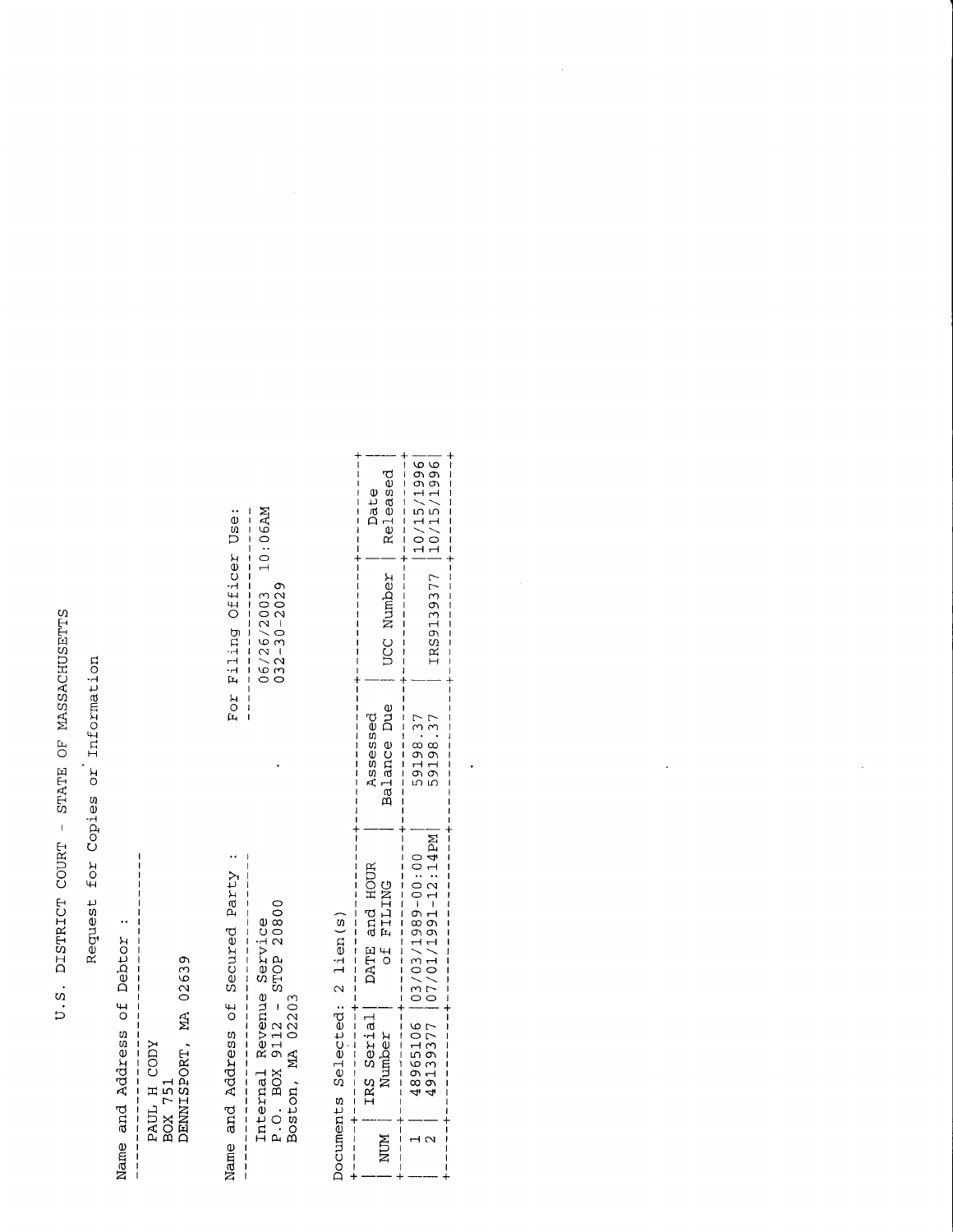Federal Tax Lien Research

U.S. DISTRICT COURT

 $\ddot{\phantom{0}}$ 

| 2645                                                                                 |                                                                                                                   |                                                                                       |                                                       | COURT RECORDING DATA                                                                                                                                                                  |                                                  |
|--------------------------------------------------------------------------------------|-------------------------------------------------------------------------------------------------------------------|---------------------------------------------------------------------------------------|-------------------------------------------------------|---------------------------------------------------------------------------------------------------------------------------------------------------------------------------------------|--------------------------------------------------|
|                                                                                      | FACSIMILE FEDERAL TAX<br>INTERNAL                                                                                 | LIEN DOCUMENT<br>SERVICE<br><b>REVENUE</b>                                            | *Lien<br>Liber<br>Page                                | 89<br>4452<br>10/15,<br>Recording Number:<br>Released*<br>Lien Recorded<br>UCC Number                                                                                                 | $M$ 00:00<br>03/03/1989<br>96                    |
|                                                                                      | <b>JGLAND</b><br>District: NEW ED                                                                                 |                                                                                       | <b>IRS</b>                                            | Number:<br>Serial                                                                                                                                                                     | $\delta$<br>٣<br>ഗ<br>$\circ$<br>489             |
|                                                                                      |                                                                                                                   | This Lien Has<br>Internal                                                             | Regulat<br>Been Filed<br>Revenue                      | with<br>ł<br>$\widehat{\mathbf{H}}$<br>Accordance<br>.6323(<br>301<br>$\ddot{H}$<br>ion                                                                                               |                                                  |
|                                                                                      | Name of Taxpayer<br>PAUL H CODY                                                                                   |                                                                                       |                                                       |                                                                                                                                                                                       |                                                  |
| DENNISPORT,<br>Residence<br>BOX 751                                                  | Ě                                                                                                                 | 02639                                                                                 |                                                       |                                                                                                                                                                                       |                                                  |
| the<br>$\begin{array}{c} \n\downarrow \\ \downarrow \\ \downarrow\n\end{array}$<br>ł | With respect to each<br>is refiled by the da<br>$\Phi$<br>certificat<br>$\overline{\phantom{a}}$<br>$\frac{1}{1}$ | late in column (e),<br>release of lien as<br>assessment<br>the date<br>$\overline{a}$ | this notice<br>unless<br>defined<br>below,<br>lien as | constitute<br>lien<br>$\frac{\text{ide}}{\text{shall}}$ c $\frac{\text{c}}{\text{cm}}$<br>$\frac{\text{shall}}{\text{of}}$ 6325(a)<br>notice<br>$\frac{1}{4}$                         |                                                  |
| Form<br>$\widehat{a}$                                                                | Period<br>$\widetilde{B}$                                                                                         | ID Number<br>$\widehat{c}$                                                            | Assessed<br>(d)                                       | Deadline<br>$\overset{\cdot}{\mathbb{C}}$<br>Refile                                                                                                                                   | ¢<br>Balanc<br>$\overline{\mathbf{u}}$<br>Unpaid |
| 1040<br>1040                                                                         | $\frac{80}{9}$<br>12/31/198                                                                                       | $-2029$<br>$-2029$<br>$000$<br>$-0.0$<br>1<br>$\frac{2}{3}$<br>0 3 2                  | 1986<br>1<br>$\frac{08}{10}$ /13<br>ı                 | $\frac{1}{9}$ $\frac{2}{9}$<br>O٦,<br>$\sigma$<br>$\mathord{\text{--}}$<br>$\overline{\phantom{0}}$<br>$\overline{\phantom{0}}$<br>$\mathbf{\sim}$<br>ᅱ<br>$\mathcal{O}$<br>$\vec{L}$ | $-5,76$<br>0<br>$\overline{ }$<br>45127          |

 $\ddot{\phantom{0}}$ 

 $-1$ 59198.37

 $Totail \S$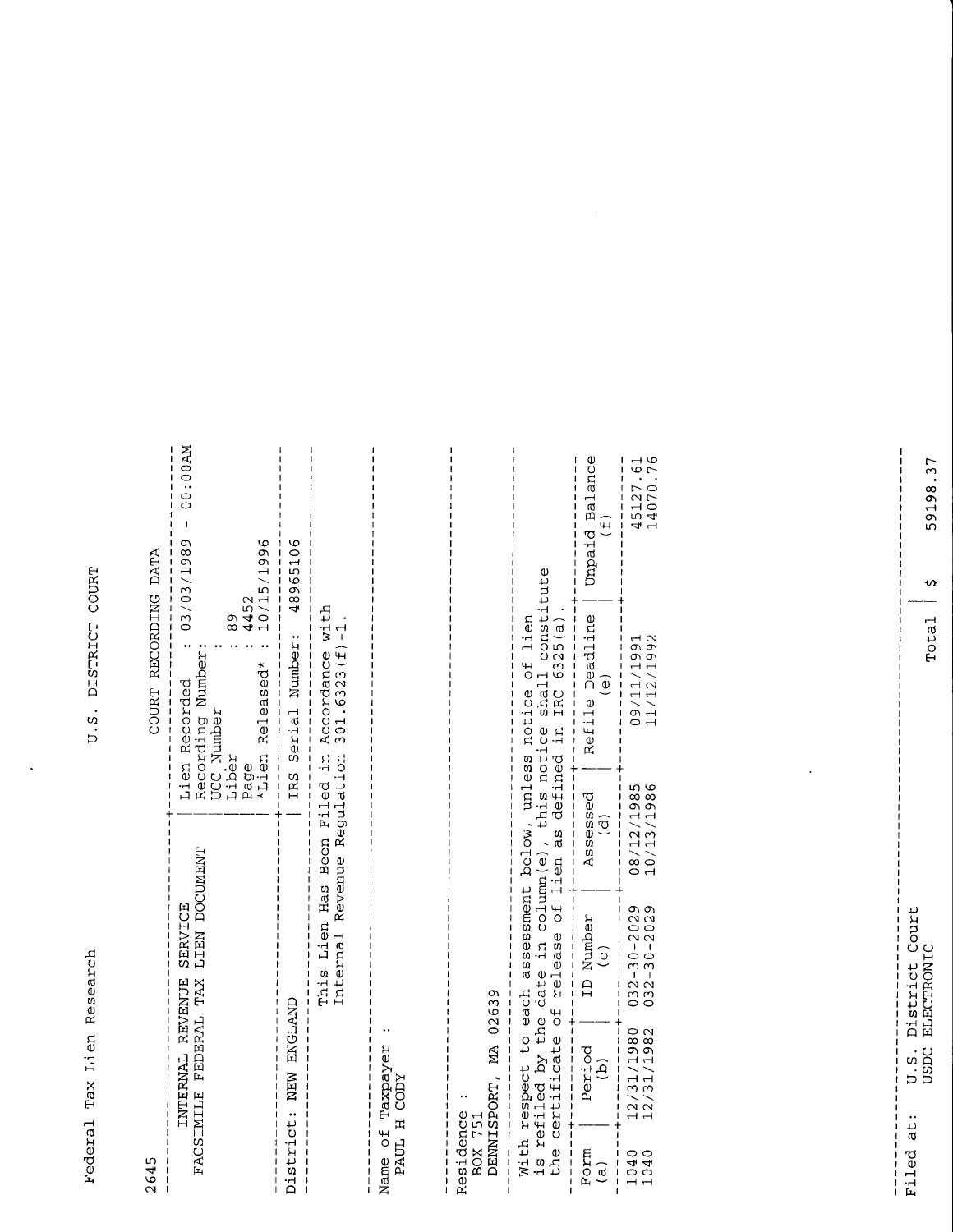| Boston, MA 02109                                                                                                                                                                                                               |                                                     |                    |
|--------------------------------------------------------------------------------------------------------------------------------------------------------------------------------------------------------------------------------|-----------------------------------------------------|--------------------|
| This notice was prepared and executed at Boston, MA<br> <br> <br> <br> <br>on this, the 24th day of February, 1989.<br>$\frac{1}{1}$<br>╎ │ │ │ │ │<br>$\frac{1}{1}$                                                           | ł<br>I<br>I<br>ו<br>ו<br>$\mathbf i$<br>I<br>I<br>I | $\frac{1}{1}$<br>ľ |
| <br> <br> <br> <br> <br>Authorizing Official:<br>William Welsh<br>$\begin{array}{c} 1 & 1 \\ 1 & 1 \\ 1 & 1 \end{array}$<br>1111111                                                                                            | $90 - 00 - 007$<br>REVENUE OFFICER<br>Title:        | I<br>I             |
|                                                                                                                                                                                                                                | $\frac{1}{1}$ 1 1 1 1 1<br>ו<br>ו<br> <br> <br>     | I<br>I             |
| 2645                                                                                                                                                                                                                           | COURT RECORDING DATA                                |                    |
| TO think the start of the starting the start of the start of the start of the start of the start of the start of the start of the start of the start of the start of the start of the start of the start of the start of the s | 1<br>$\frac{1}{1}$<br>l<br>I<br>l<br>;<br>;         | I<br>I             |

| FACSIMILE RELEASE Of TAX LIEN<br>INTERNAL REVENUE SERVICE                                                                                                                                                                                                                                                       | ME00:00 - 6861/50/50:00<br>10/15/1996<br>4452<br>89<br>Recording Number:<br>*Lien Released*<br>Lien Recorded<br>UCC Number<br>Liber<br>Page |
|-----------------------------------------------------------------------------------------------------------------------------------------------------------------------------------------------------------------------------------------------------------------------------------------------------------------|---------------------------------------------------------------------------------------------------------------------------------------------|
| District: NEW ENGLAND                                                                                                                                                                                                                                                                                           | IRS Serial Number: 48965106                                                                                                                 |
| listed below and for all statutory additions. Therefore, the lien provided by<br>Code section 6321 for these taxes and additions has been released.<br>I certify that as to the following-named taxpayer, the requirements of<br>section 6325(a) of the Internal Revenue Code have been satisfied for the taxes |                                                                                                                                             |
| Name of Taxpayer<br>PAUL H CODY                                                                                                                                                                                                                                                                                 |                                                                                                                                             |
| 02639<br>Á<br>DENNISPORT,<br>Residence<br>BOX 751                                                                                                                                                                                                                                                               |                                                                                                                                             |

| ı<br>I<br>$\overline{\phantom{a}}$<br>$\mathbf{I}$<br>I<br>$\mathbf I$<br>$\frac{1}{4}$ | Unpaid Balance<br>.<br>سا            | 14070.76<br>45127.61<br>j                                     |
|-----------------------------------------------------------------------------------------|--------------------------------------|---------------------------------------------------------------|
| $\frac{1}{1}$<br>$\frac{1}{1}$<br>1<br>I<br>ו<br>ו<br>I<br>ł<br>ı                       | Refile Deadline<br>O)                | 11/12/1992<br>09/11/1991<br>I<br>Ì<br>Į<br>ו<br>+<br>+        |
| I<br>I<br>$\frac{1}{1}$<br>$\mathbf{I}$<br>$\overline{\mathbf{I}}$                      | Assessed<br>$\vec{\sigma}$           | $\frac{1}{1}$<br>10/13/1986<br>08/12/1985<br>ı<br>I<br>I      |
| $+1$<br>$\frac{1}{1}$<br> <br> <br> <br>I                                               | ID Number<br>$\overline{\mathbf{c}}$ | $+1111$<br>$12/31/1980$ 032-30-2029<br>$032 - 30 - 2029$<br>I |
| ╺╿╋┼╿╿╿╿┇┇┇╿╿╂╋╟╿╿╿╏                                                                    | Period                               | 12/31/1982                                                    |
|                                                                                         | Form<br>ഁ                            | 1040<br>1040                                                  |

 $\mathcal{L}^{\text{max}}_{\text{max}}$  and  $\mathcal{L}^{\text{max}}_{\text{max}}$ 

 $\label{eq:1} \nabla \cdot \mathbf{V} = \nabla \cdot \mathbf{V} \cdot \nabla \cdot \mathbf{V}$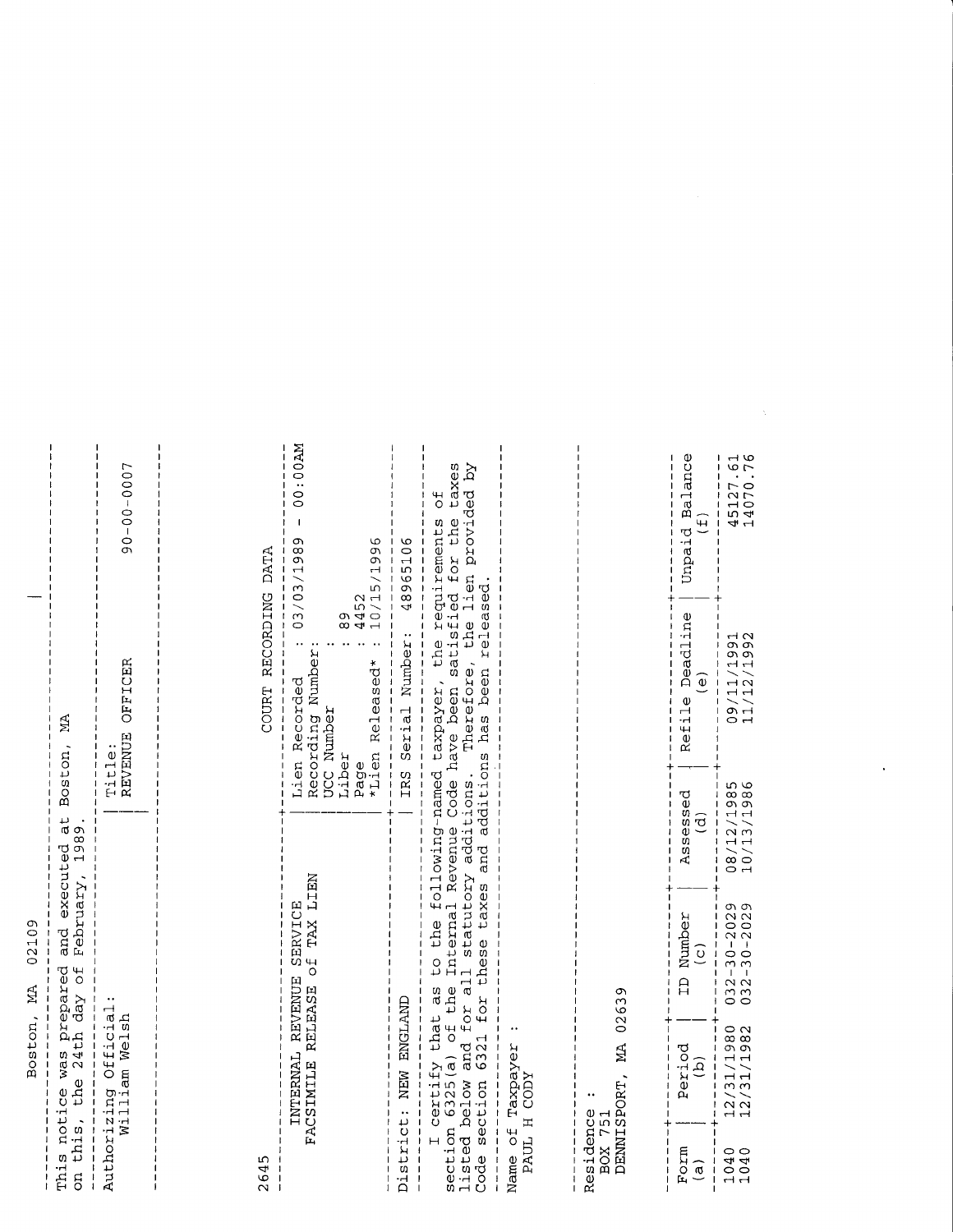| at:<br>Filed                                                                                             | U.S. District Court<br>USDC ELECTRONIC<br>Boston, MA 02109                                                                                                                            | Total | $\mathbf{v}$ | $\overline{37}$<br>$\blacksquare$<br>59198 |
|----------------------------------------------------------------------------------------------------------|---------------------------------------------------------------------------------------------------------------------------------------------------------------------------------------|-------|--------------|--------------------------------------------|
| This notice<br>on this,<br>$\mathbf{I}$                                                                  | $\widetilde{\Xi}$<br>Boston,<br>$\frac{1}{9}$<br>executed a<br>ber, 1996.<br>and execut<br>October,<br>ice was prepared<br>the 15th day of<br>$\mathbf{I}$<br>$\mathbf{I}$<br>Ť<br>-1 |       |              |                                            |
| Authorizing Official:<br>TECH SUPP MGR<br>$\mathbf{I}$<br>$\mathbf{I}$<br>$\mathbf{I}$<br>$\overline{1}$ | $\frac{1}{4}$<br>$\mathbf{I}$<br>$\begin{array}{c} \hline \end{array}$                                                                                                                |       |              |                                            |
|                                                                                                          |                                                                                                                                                                                       |       |              |                                            |
|                                                                                                          | x                                                                                                                                                                                     |       |              |                                            |
|                                                                                                          |                                                                                                                                                                                       |       |              |                                            |
|                                                                                                          |                                                                                                                                                                                       |       |              |                                            |
|                                                                                                          |                                                                                                                                                                                       |       |              |                                            |
|                                                                                                          |                                                                                                                                                                                       |       |              |                                            |
|                                                                                                          |                                                                                                                                                                                       |       |              |                                            |
|                                                                                                          |                                                                                                                                                                                       |       |              |                                            |

 $\mathcal{A}^{\text{max}}$